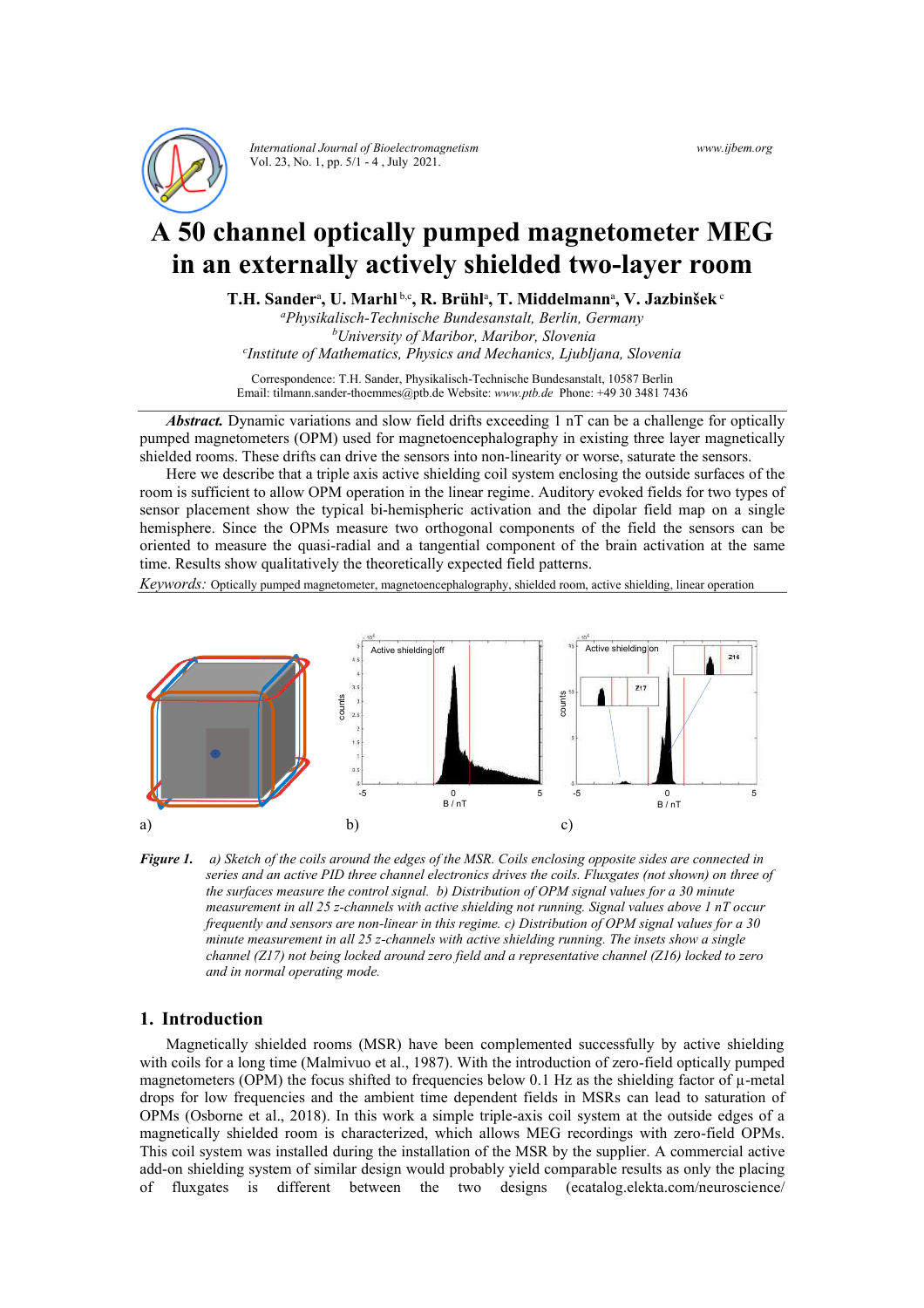content/pdf/NM23040B External active shielding.pdf). The aim here is not to extend MEG into novel paradigms involving movements (Boto et al., 2018), but to demonstrate standard cognitive neuroscience motivated MEG recordings (Gross 2019) with a seated subject (Sander et al., 2020; Marhl et al., 2021). Additionally, the dual-axis operation mode of commercial OPMs is employed here and tangential brain fields are recorded together with the customary quasi-radial brain fields, where quasiradial denotes the fields normal to the skull surface.

## **2. OPM-MEG in a two-layer magnetically shielded room**

There exist roughly 100 shielded rooms around the world like the three-layer Ak3b (two-layer umetal, one layer with high electrical conductivity; Vacuumschmelze GmbH, Germany). They are optimized for SQUID-MEG and usually do not shield sufficiently below 0.1 Hz to operate the commercial zero-field OPMs employed here (of type QZFM Gen2.0, QuSpin Inc., USA) in their linear regime below 1 nT (Osborne et al., 2018).

While DC-offsets can be compensated by an internal three-axis coil system, a sensor internal compensation of slow variations or drifts is not possible. Thus, if the background field diverges to much from the initial value  $(>1 \text{ nT})$  the non-linear regime is entered. The non-linear regime can be seen in the signal distribution of the z-axis of 25 OPMs in Fig. 1 b). Field fluctuations of up to 5 nT exist for a considerable part of the distribution which contains the data from a 30-minute empty room recording. The OPM signal distribution shown in Fig. 1 c) was recorded with the triple-axis coils sketched in Fig. 1 a) driven by a PID circuit (stefan-mayer.com) with fluxgate sensors on the cuboid surfaces as control signal. The distribution is in the linear regime except for channel Z17 (enlarged in the inset) not having locked properly for unknown reasons. Improper locking could be detected automatically as an offset, but the functionality to detect it is not yet part of the commercial sensor control software. An example for a sensor operating in the linear regime (Z16) is shown in the second inset in Fig. 1 c).

The 25 OPM sensors were inserted into a helmet-type holder shown in Fig. 2 a) here worn by a subject in the MEG measurement position inside the MSR. The sensor positions are marked by green circles in Fig. 2 b) superimposed on the skull surface of the subject retrieved from MRI Images, which were needed for the 3D printing of the helmet. The OPM sensors are placed in such a way that all directions of space of the room are almost equally sampled and the distributions in Figs. 1 b) and c) are representative for the fluctuations in the MSR without and with active shielding.



*Figure 2. a) MEG setup consisting of 25 dual-axis OPM sensors (QZFM Gen 2.0) installed in the actively shielded two-layer MSR. For the MEG recording the subject listens to binaurally delivered tones and wears a 3D printed helmet designed from the individual anatomy. b) Layout of sensors evenly distributed around the head (nose is at the right side). c) Layout of sensors arranged in a grid to measure signals from the left auditory cortex with the center of the grid placed at C3 (10-20 EEG naming, nose is at the left side). The red arrows show for one sensor the sensitive directions z and y, which correspond to the quasi-radial and horizontal tangential direction of the brain field.*

Besides the sensor placement shown in Fig. 2 a) and b) a second patch like placement was used. It is shown in Fig. 2 c) and sensors were placed to measure the MEG of the left hemisphere around C3 (C3 refers to the naming convention for EEG electrodes, the 10-20 system.).

The subject was seated comfortably during the MEG measurement as can be seen in Fig. 2 a). The subject was listening passively to 1 kHz tones delivered over a tube into both ears (ER-30 etymotic.com). One tube can be seen running down from the left ear. It is attached to the blue earpiece holding the foam ear inserts.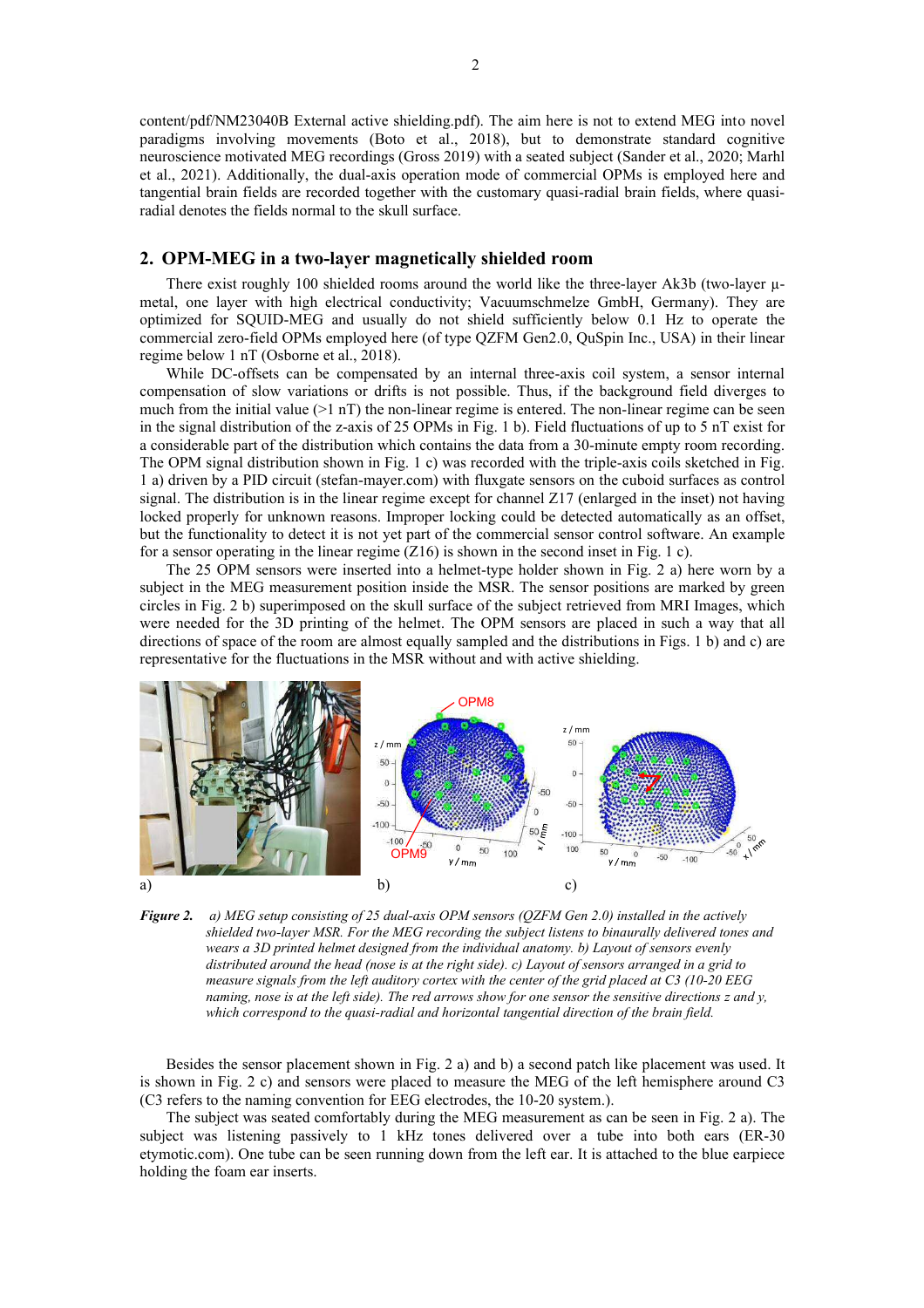### **3. Results**

The recorded raw data from 50 channels (25 dual-axis sensors) were bandpass filtered between 3 and 45 Hz Hz to remove unwanted noise at lower frequencies compromising the baseline and to remove power line interference. Then the auditory evoked fields (AEF) were calculated by averaging the epochs corresponding to the 500 tone presentations. Four exemplary channels out of the 50 recorded channels are shown in Fig. 3. The selected sensors OPM8 and OPM9, one from each hemisphere, were almost symmetrically placed in the region of positions TP7 and TP8 (EEG 10-20 naming scheme) as can be seen in Fig. 2 b). Both quasi-radial  $(z)$  and tangential  $(y)$  fields show a strong peak at 100 ms, the M100 with an amplitude of 500 fT in z- and 150-400 fT in y-direction. The opposite sign between the hemispheres is a consequence of the brain current activation in both hemispheres flowing in the same direction and consequently the dipole fields change sign between hemispheres. This has been known since the first multi-channel SQUID measurements of AEF brain responses (Knuutilla et al., 1993). The weaker peak in OPM9y shows that the tangential field sees additional information beyond the quasi-radial field.



*Figure 3. AFEs for two posterior sensors one from each hemisphere as marked in Fig. 2 b). The yellow line is the time of the tone onset. Both directions z and y show a response at 100 ms known from the literature as the auditory M100. The sign of the response is opposite between the hemispheres for the quasiradial (z-) direction as a consequence of the current running symmetrical in both auditory cortices. The tangential (y-)direction responses show an opposite sign as well, but the difference in amplitude suggest a different brain current configuration or a difference in placement of the sensors relative to the anatomy.*

The results for the patch-like sensor layout over the left hemispheric auditory cortex (Fig 2. c)) are shown as maps in Fig. 4 for three time points, at 80, 100, and 120 ms chosen to visualize the M100. A clear dipolar map can be seen at 100 ms in the z-fields consistent with the peak position at 100 ms in Fig. 3. These z-magnetometer (quasi-radial) maps are consistent with the magnetometer maps calculated in (Knuutila et al., 1993) from quasi-radial field gradients.

The z-map has a zero-line (dashed red vertical line) coinciding with the maximum of the y-map representing the tangential field in the axial plane. The relation between quasi-radial and tangential field maps was studied before using a SQUID vector magnetometer array (Haueisen et al., 2012) and particularly the tripolar map in the tangential direction is well reproduced in the OPMy map at 100 ms.

#### **4. Discussion**

Besides the active shielding by coils on the outside of the MSR demonstrated here other approaches have been explored. Using a triple axis gradient coil system enclosing thorax and head and using OPMs itself as control input for a PID controlled current source somatosensory brain responses were successfully extracted (Iivanainen et al., 2019). This method does not require any modification of the MSR and can be installed as needed. Cylindrical full body shields requiring much less  $\mu$ -metal compared to an MSR need coils embedded in the cylinder to null the background fields for SERF OPM operation (Borna et al., 2020). In the cylindrical shield somatosensory and AEF responses were measured and could be localized in good agreement with SQUID-MEG results measured on the same subjects.

Here AEFs of similar quality were recorded with ease in a two-layer MSR with external active shielding. This shows the zero-field OPM-MEG readiness of our setup. Compared to the setups of (Iivanainen et al., 2019) and (Borna et al., 2020) our setup with coils on the cuboid outside is simple and can be added to existing MSRs at moderate cost. The present coils were added by the manufacturer during installation of the room but it is imaginable to upgrade an existing room even without involving a company. Nevertheless, commercial solutions have been available (Elekta AB, Sweden).